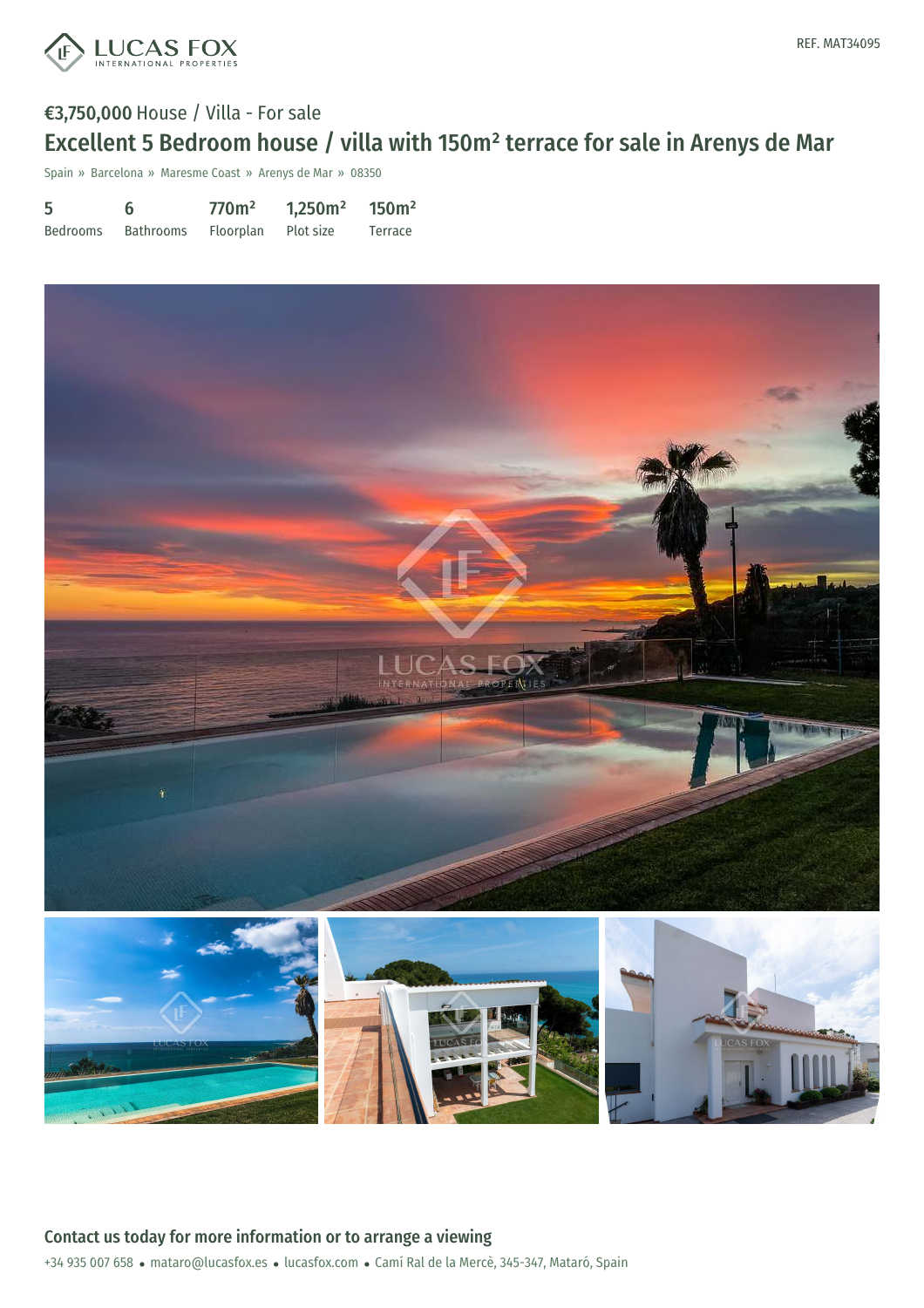

# €3,750,000 House / Villa - For sale Excellent 5 Bedroom house / villa with 150m² terrace for sale in Arenys de Mar

Spain » Barcelona » Maresme Coast » Arenys de Mar » 08350

| 5               | 6                | 770 <sup>m²</sup> | 1,250m <sup>2</sup> | 150m <sup>2</sup> |
|-----------------|------------------|-------------------|---------------------|-------------------|
| <b>Bedrooms</b> | <b>Bathrooms</b> | Floorplan         | Plot size           | Terrace           |

### **OVERVIEW**

## Villa in excellent condition with the best sea views for sale in Arenys de Mar. For more details, see virtual tour.

This imposing villa is located in the coastal town of Arenys de Mar, just 30 minutes from the city of Barcelona, well connected by highways, road and rail. It stands out for its unbeatable views, energy rating A and its large area, a dream villa.

It is distributed over four floors, connected by an elevator. On the street level floor, we find a bedroom with a private bathroom and access to the terrace with magnificent views and another bedroom with its own private bathroom and plenty of storage. Both have a hot tub. On the right side, there is a large closet with plenty of storage space and another bedroom with its private bathroom with shower and hydromassage, a large dressing room and access to the magnificent terrace with impressive sea views.

We can access the lower floor by spacious stairs with a lot of personality and LED lighting or by elevator. We find a bedroom with a private bathroom, a living room and a dining room with access to a large kitchen with a utility area.

Some stairs lead us to the garage area for four cars, with a machine room, various storage rooms and a pantry, as well as a bathroom, for greater comfort, for example when returning from the beach. It is worth highlighting a natural garden inside the house, currently with banana trees brought from the Congo, with the necessary lighting and humidity to favor its growth and in a perfect state of conservation.

On the upper floor, only accessible by elevator, we find a diaphanous room, with a large terrace with very special views of the Mediterranean Sea, as well as a Jacuzzi that presides over the terrace.

For more information, [contact](mailto:mataro@lucasfox.es) mataro[@lucasfox.es](https://www.lucasfox.com) or @lucasfox\_maresmecoast.



#### [lucasfox.com/go/mat34095](https://www.lucasfox.com/go/mat34095)

Sea views, Garden, Swimming pool, Terrace, Jacuzzi, Private garage, Lift, Natural light, Air conditioning, Alarm, Balcony, Barbecue, Chill out area, Domotic system, Equipped Kitchen, Exterior, Fireplace, Near international schools, Pet-friendly, Solar panels, Storage room, Utility room, Views, Wheelchair access